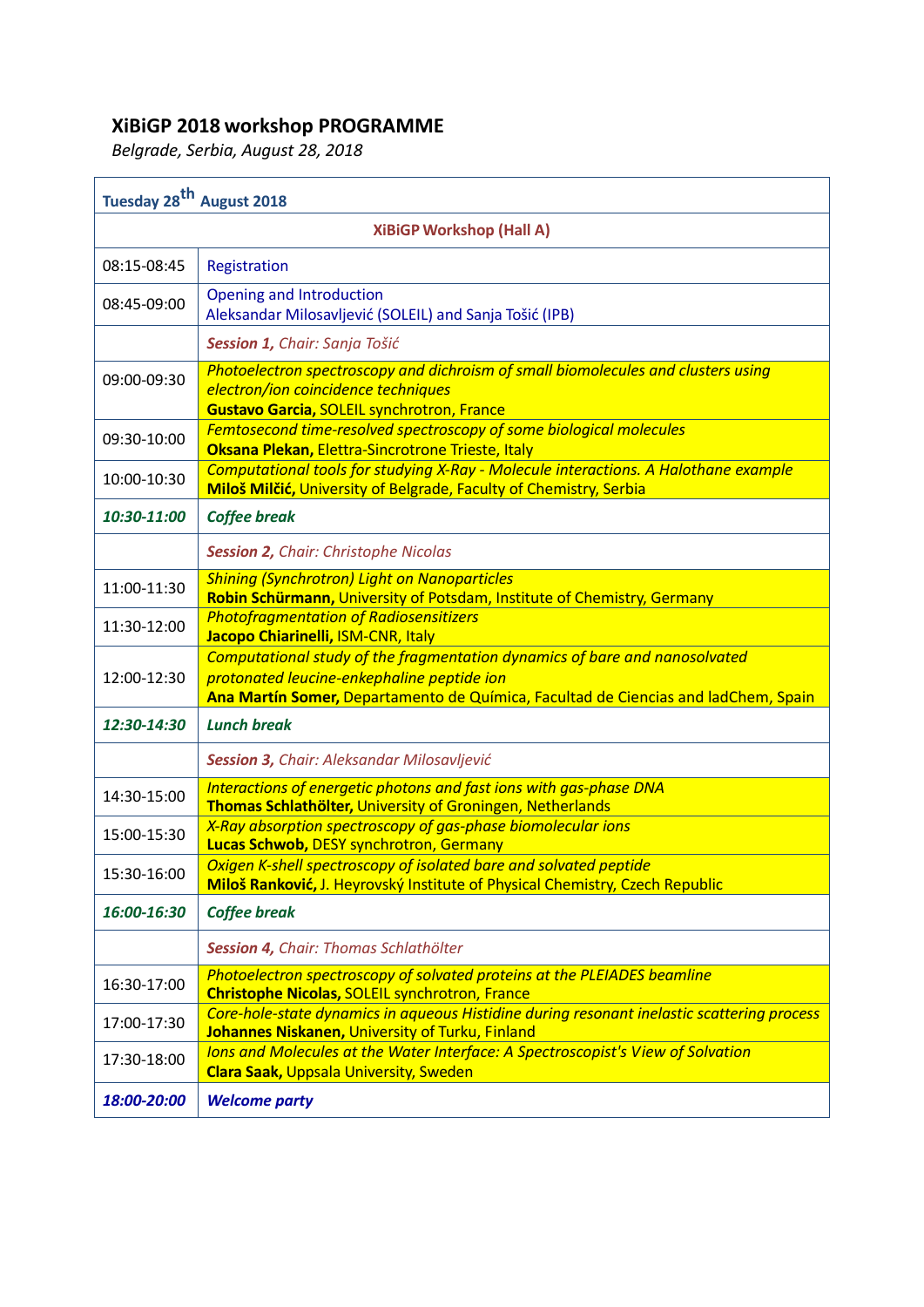## **SPIG 2018 PROGRAMME**

*Belgrade, Serbia, August 28 – September 1, 2018*

|                   | Wednesday 29 <sup>th</sup> August 2018                                               |                                                                                 |  |  |  |
|-------------------|--------------------------------------------------------------------------------------|---------------------------------------------------------------------------------|--|--|--|
| SPIG 2018 (day 1) |                                                                                      |                                                                                 |  |  |  |
|                   | PL - Plenary lecture: 35+10 min<br>TL - Topical lecture: 25+5 min                    | <b>PR</b> - Progres Report: 15+5 min                                            |  |  |  |
| 08:15-09:00       | Registration                                                                         |                                                                                 |  |  |  |
| 09:00-09:45       | Opening, Chairs: Goran Poparić, Bratislav Obradović, Duško Borka and Milan Rajković  |                                                                                 |  |  |  |
|                   | Plenary Session 1, Hall A, Chair: Aleksandar Milosavljević                           |                                                                                 |  |  |  |
| 09:45-10:30       | John Bozek (France) Using X-rays to look at quantum mechanics in atoms, molecules    |                                                                                 |  |  |  |
|                   | and clusters                                                                         |                                                                                 |  |  |  |
| 10:30-11:00       | Coffee break                                                                         |                                                                                 |  |  |  |
|                   | Plenary Session 2, Hall A, Chair: Miloš Škorić                                       |                                                                                 |  |  |  |
| 11:00-11:45       | Evgeny Stambulchik (Israel) Lineshape modeling: A computer experimentalist's         |                                                                                 |  |  |  |
|                   | perspective                                                                          |                                                                                 |  |  |  |
| 11:45-12:30       | Yasuhiko Takeiri (Japan) Advanced helical plasma research toward steady-state fusion |                                                                                 |  |  |  |
|                   | reactor by deuterium experiment in Large Helical Device                              |                                                                                 |  |  |  |
| 12:30-14:30       | Lunch break                                                                          |                                                                                 |  |  |  |
|                   | <b>Parallel Session A1</b>                                                           | <b>Parallel Session B1</b>                                                      |  |  |  |
|                   | Chair: Nenad Simonović                                                               | Chair: Duško Borka                                                              |  |  |  |
| 14:30-15:00       | <b>Christophe Blondel (France) Cavity-</b>                                           | Radmila Panajotović (Serbia)                                                    |  |  |  |
|                   | enhanced photodetachment of H- as a<br>means to produce energetic neutral            | Modifications of 2D-material-organic thin<br>films heterostructures produced by |  |  |  |
|                   | beams for plasma heating                                                             | monoenergetic electron beam                                                     |  |  |  |
| 15:00-15:30       | Rashid Nazmitdinov (Russia) Magnetic                                                 | Leonardo Marušić (Croatia) Electronic                                           |  |  |  |
|                   | field control of the quantum                                                         | <b>Excitations in Alkali Intercalated Graphene</b>                              |  |  |  |
|                   | entanglement in two-electron artificial                                              |                                                                                 |  |  |  |
|                   | atoms                                                                                |                                                                                 |  |  |  |
| 15:30-15:50       | <b>Rim Hadidi</b> (France) PECD on chiral                                            | <b>Marko Ćosić</b> (Serbia) Quantum rainbows                                    |  |  |  |
|                   | amino-acids                                                                          | in positron transmission through carbon                                         |  |  |  |
|                   |                                                                                      | nanotubes                                                                       |  |  |  |
| 15:50-16:30       | Coffee break                                                                         |                                                                                 |  |  |  |
|                   | <b>Parallel Session A2</b>                                                           | <b>Parallel Session B2</b>                                                      |  |  |  |
|                   | Chair: Milorad Kuraica                                                               | <b>Chair: Milan Trtica</b>                                                      |  |  |  |
| 16:30-17:00       | Tomáš Hoder (Czech Republic) High-                                                   | Miloš Burger (USA) Intense Laser                                                |  |  |  |
|                   | resolution High-sensitivity Spectroscopic                                            | <b>Filament-Solid Interactions from Near-</b>                                   |  |  |  |
|                   | and Electrical Diagnostics of Barrier                                                | <b>Ultraviolet to Mid-Infrared</b>                                              |  |  |  |
|                   | <b>Discharges</b>                                                                    |                                                                                 |  |  |  |
| 17:00-17:20       | Vesna Kovačević (Serbia) Diagnostics of                                              | Miloš Skočić (Serbia) Shock wave                                                |  |  |  |
|                   | dielectric barrier discharges in contact                                             | expansion in laser induced plasma                                               |  |  |  |
|                   | with liquid target                                                                   |                                                                                 |  |  |  |
| 17:20-17:40       | Dejan Maletić (Serbia) Atmospheric                                                   | <b>Mirjana Novaković</b> (Serbia) Formation of                                  |  |  |  |
|                   | plasma jets: development, diagnostics                                                | silver nanoparticles into silicon with mask-                                    |  |  |  |
|                   | and application for bacteria sterilization                                           | assisted ion implantation process                                               |  |  |  |
| 17:40-18:00       | <b>Ana Kramar (Serbia) Processing of</b><br>cellulose textile materials with non     | <b>Bart Oostenrijk (Sweden) A chemical</b>                                      |  |  |  |
|                   | thermal atmospheric pressure plasma                                                  | understanding of the limited site-<br>specificity in molecular inner-shell      |  |  |  |
|                   |                                                                                      | photofragmentation                                                              |  |  |  |
| 18:00-19:30       | Poster session (1) - Mezzanine - Club, SASA                                          |                                                                                 |  |  |  |
|                   | Posters: 1.1 - 1.7; 2.1 - 2.6; 3.1 - 3.14; 4.1 - 4.5                                 |                                                                                 |  |  |  |
|                   |                                                                                      |                                                                                 |  |  |  |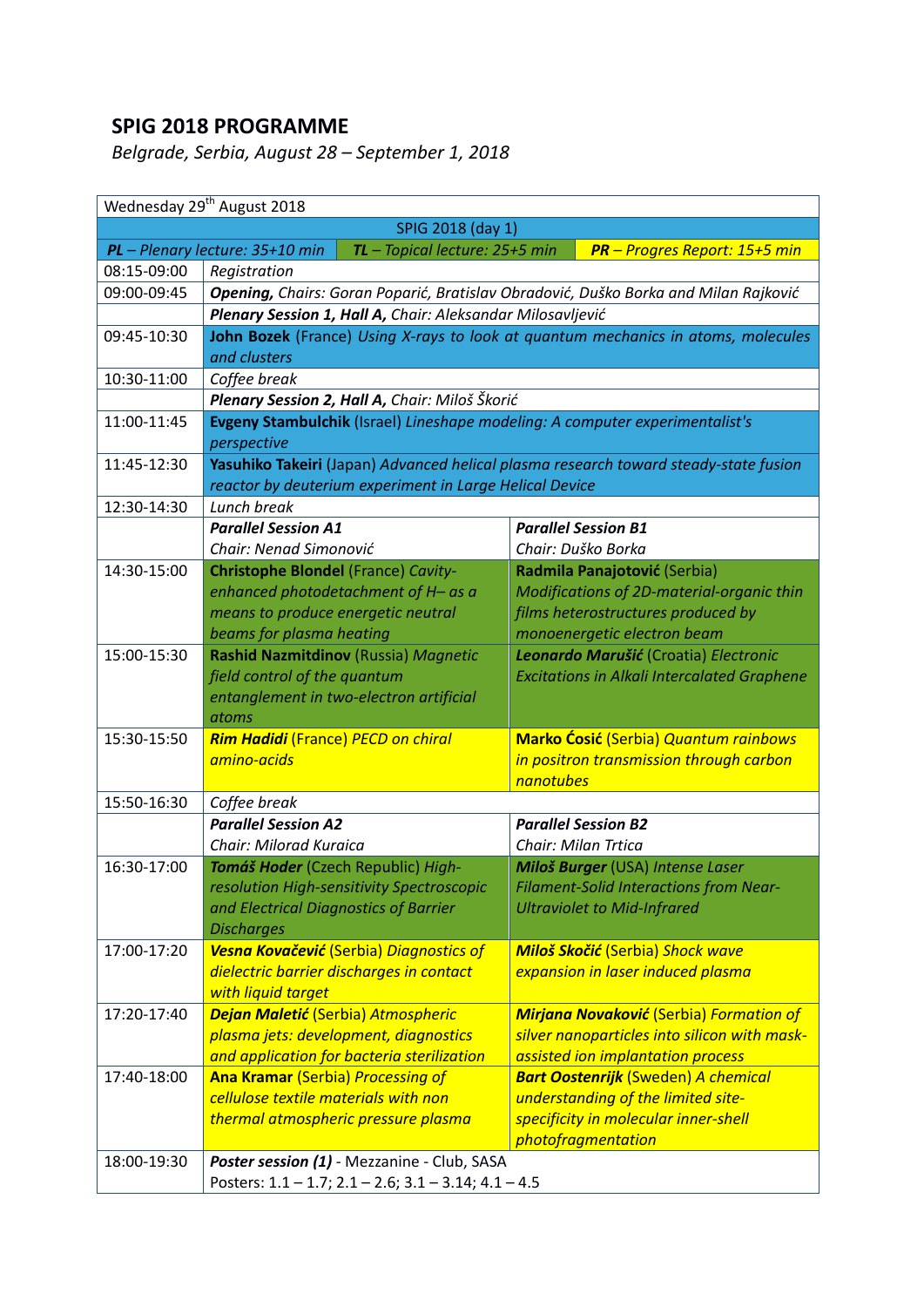|             | SPIG 2018 (day 2)                                                                                                                                   |                                                                                                                                         |                                                                                                                                       |  |
|-------------|-----------------------------------------------------------------------------------------------------------------------------------------------------|-----------------------------------------------------------------------------------------------------------------------------------------|---------------------------------------------------------------------------------------------------------------------------------------|--|
|             | PL - Plenary lecture: 35+10 min<br>$TL$ – Topical lecture: 25+5 min                                                                                 |                                                                                                                                         | <b>PR</b> - Progres Report: 15+5 min                                                                                                  |  |
|             | Plenary Session 3, Hall A, Chair: Bratislav Obradović                                                                                               |                                                                                                                                         |                                                                                                                                       |  |
| 09:00-09:45 | Arnaud Bultel (France) Thermochemical non equilibrium in thermal plasmas                                                                            |                                                                                                                                         |                                                                                                                                       |  |
| 09:45-10:30 | Nikolay A. Dyatko (Russia) Influence of nitrogen admixture on plasma characteristics<br>in a DC argon glow discharge and in afterglow               |                                                                                                                                         |                                                                                                                                       |  |
| 10:30-11:00 | Coffee break                                                                                                                                        |                                                                                                                                         |                                                                                                                                       |  |
|             | Plenary Session 4, Hall A, Chair: Goran Poparić                                                                                                     |                                                                                                                                         |                                                                                                                                       |  |
| 11:00-11:45 | Dejan Milošević (Bosnia and Herzegovina) Atomic and molecular processes in a strong<br>bicircular laser field                                       |                                                                                                                                         |                                                                                                                                       |  |
| 11:45-12:30 | SPIG Committee meeting at 12h                                                                                                                       |                                                                                                                                         |                                                                                                                                       |  |
| 12:30-14:30 | Lunch break                                                                                                                                         |                                                                                                                                         |                                                                                                                                       |  |
|             | <b>Parallel Session A3</b><br>Chair: Ivan Mančev                                                                                                    | <b>Parallel Session B3</b><br>Chair: Sanja Tošić                                                                                        |                                                                                                                                       |  |
| 14:30-15:00 | Laurence Campbell (Australia)<br>Applications of electron-impact<br>excitation of OH in the Solar System                                            | Dušan Božanić (Serbia) Synchrotron<br><b>Radiation VUV Angle-Resolved</b><br>Photoelectron Spectroscopy on Free Nano-<br><b>Systems</b> |                                                                                                                                       |  |
| 15:00-15:30 | Kari Jänkälä (Finland) Theoretical and<br>experimental research of ionic states of<br>atoms with multielectron coincidence<br>detection             | Davor Peruško (Serbia) Laser beam<br>modification of multilayered thin film<br><b>structures</b>                                        |                                                                                                                                       |  |
| 15:30-15:50 | <b>Mirjana Vojnović (Serbia) Development</b><br>of electron impact ionization<br>spectrometer                                                       | Nikolai Bezuglov (Russia) Dynamic<br>instability of Rydberg atomic complexes                                                            |                                                                                                                                       |  |
| 15:50-16:30 | Coffee break                                                                                                                                        |                                                                                                                                         |                                                                                                                                       |  |
|             | <b>Parallel Session A4</b><br>Chair: Gordana Malović (Dragana Marić)                                                                                | <b>Parallel Session B4</b>                                                                                                              | Chair: Luka Popović (Milan Dimitrijević)                                                                                              |  |
| 16:30-17:00 | <b>Jon Tomas Gudmundsson (Iceland)</b><br>Electron heating in electronegative<br>capacitively coupled discharge of<br>complex chemistry             | Vesna Borka Jovanović (Serbia)<br>Fundamental plane of eliptical galaxies in<br>$f(R)$ gravity: the role of luminosity                  |                                                                                                                                       |  |
| 17:00-17:20 | James Dedrick (United Kingdom)<br>Electron heating in radio - frequency<br>hollow cathodes                                                          | Vladimir Srećković (Serbia) Atom-Rydberg<br>atom processes in the Broad Line Region of<br><b>AGN</b>                                    |                                                                                                                                       |  |
| 17:20-17:40 | Nikola Ivanović (Serbia) The study of Ar I<br>and Ne I spectral line shapes in the<br>cathode sheath region of an abnormal<br>glow discharge        | Dušan Onić (Serbia) Supernova remnants<br>as collisionless shock waves: an overview of<br>theory and observations                       |                                                                                                                                       |  |
| 17:40-18:00 | Lazar Gavanski (Serbia) Measurement of<br><b>Stark halfwidths of spectral lines of</b><br>ionized oxygen and silicon, emitted from<br>T-tube plasma |                                                                                                                                         | Maša Lakićević (Serbia) Optical and mid-<br>infrared properties of active galactic nuclei<br>and review of dust in supernova remnants |  |
| 18:00-19:30 | Poster session (2) - Mezzanine - Club, SASA                                                                                                         |                                                                                                                                         |                                                                                                                                       |  |